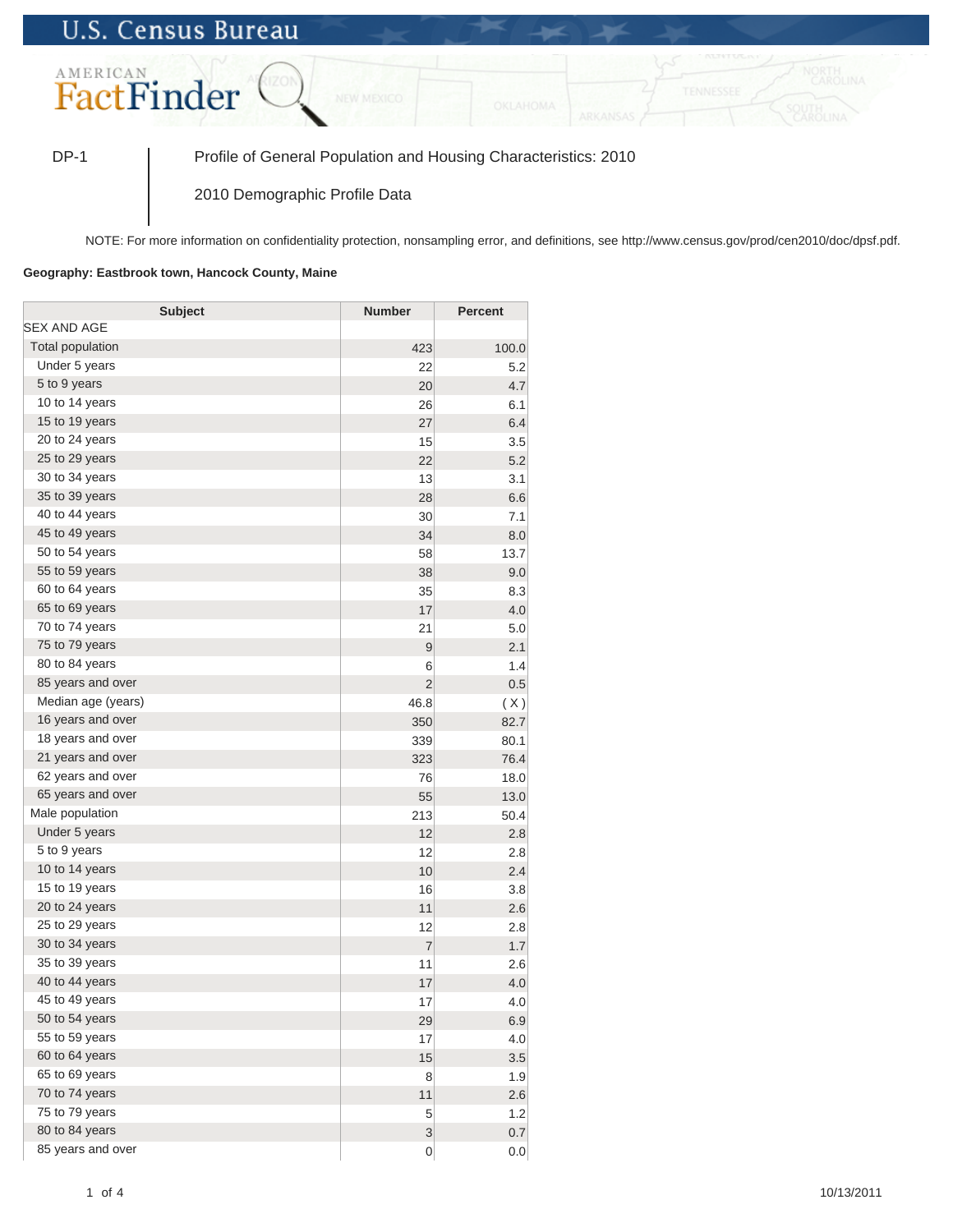| <b>Subject</b>                                                        | <b>Number</b>  | <b>Percent</b> |
|-----------------------------------------------------------------------|----------------|----------------|
| Median age (years)                                                    | 44.6           | (X)            |
| 16 years and over                                                     | 176            | 41.6           |
| 18 years and over                                                     | 170            | 40.2           |
| 21 years and over                                                     | 159            | 37.6           |
| 62 years and over                                                     | 38             | 9.0            |
| 65 years and over                                                     | 27             | 6.4            |
| Female population                                                     | 210            | 49.6           |
| Under 5 years                                                         | 10             | 2.4            |
| 5 to 9 years                                                          | 8              | 1.9            |
| 10 to 14 years                                                        | 16             | 3.8            |
| 15 to 19 years                                                        | 11             | 2.6            |
| 20 to 24 years                                                        | 4              | 0.9            |
| 25 to 29 years                                                        | 10             | 2.4            |
| 30 to 34 years                                                        | 6              | 1.4            |
| 35 to 39 years                                                        | 17             | 4.0            |
| 40 to 44 years                                                        | 13             | 3.1            |
| 45 to 49 years                                                        | 17             | 4.0            |
| 50 to 54 years                                                        | 29             | 6.9            |
| 55 to 59 years                                                        | 21             | 5.0            |
| 60 to 64 years                                                        | 20             | 4.7            |
| 65 to 69 years                                                        | 9              | 2.1            |
| 70 to 74 years                                                        | 10             | 2.4            |
| 75 to 79 years                                                        | 4              | 0.9            |
| 80 to 84 years                                                        | 3              | 0.7            |
| 85 years and over                                                     | $\overline{2}$ | 0.5            |
| Median age (years)                                                    | 48.3           | (X)            |
| 16 years and over                                                     | 174            | 41.1           |
| 18 years and over                                                     | 169            | 40.0           |
| 21 years and over                                                     | 164            | 38.8           |
| 62 years and over                                                     | 38             | 9.0            |
| 65 years and over                                                     | 28             | 6.6            |
| <b>RACE</b>                                                           |                |                |
| <b>Total population</b>                                               | 423            | 100.0          |
| One Race                                                              | 417            | 98.6           |
| White                                                                 | 413            | 97.6           |
| <b>Black or African American</b><br>American Indian and Alaska Native | 1              | 0.2            |
| Asian                                                                 | 3              | 0.7            |
| Asian Indian                                                          | 0              | 0.0            |
| Chinese                                                               | 0              | 0.0            |
| Filipino                                                              | 0              | 0.0            |
| Japanese                                                              | 0              | 0.0            |
| Korean                                                                | 0              | 0.0            |
| Vietnamese                                                            | 0<br>0         | 0.0<br>0.0     |
| Other Asian [1]                                                       | 0              | 0.0            |
| Native Hawaiian and Other Pacific Islander                            | 0              | 0.0            |
| Native Hawaiian                                                       | 0              | 0.0            |
| Guamanian or Chamorro                                                 | 0              | 0.0            |
| Samoan                                                                | 0              | 0.0            |
| Other Pacific Islander [2]                                            | 0              | 0.0            |
| Some Other Race                                                       | 0              | 0.0            |
| Two or More Races                                                     | 6              | 1.4            |
| White; American Indian and Alaska Native [3]                          | 5              | 1.2            |
| White; Asian [3]                                                      | 0              | 0.0            |
| White; Black or African American [3]                                  | 0              | 0.0            |
| White; Some Other Race [3]                                            | 1              | 0.2            |
| Race alone or in combination with one or more other                   |                |                |
| races: [4]                                                            |                |                |
| White                                                                 | 419            | 99.1           |
| <b>Black or African American</b>                                      | 1              | 0.2            |
| American Indian and Alaska Native                                     | 8              | 1.9            |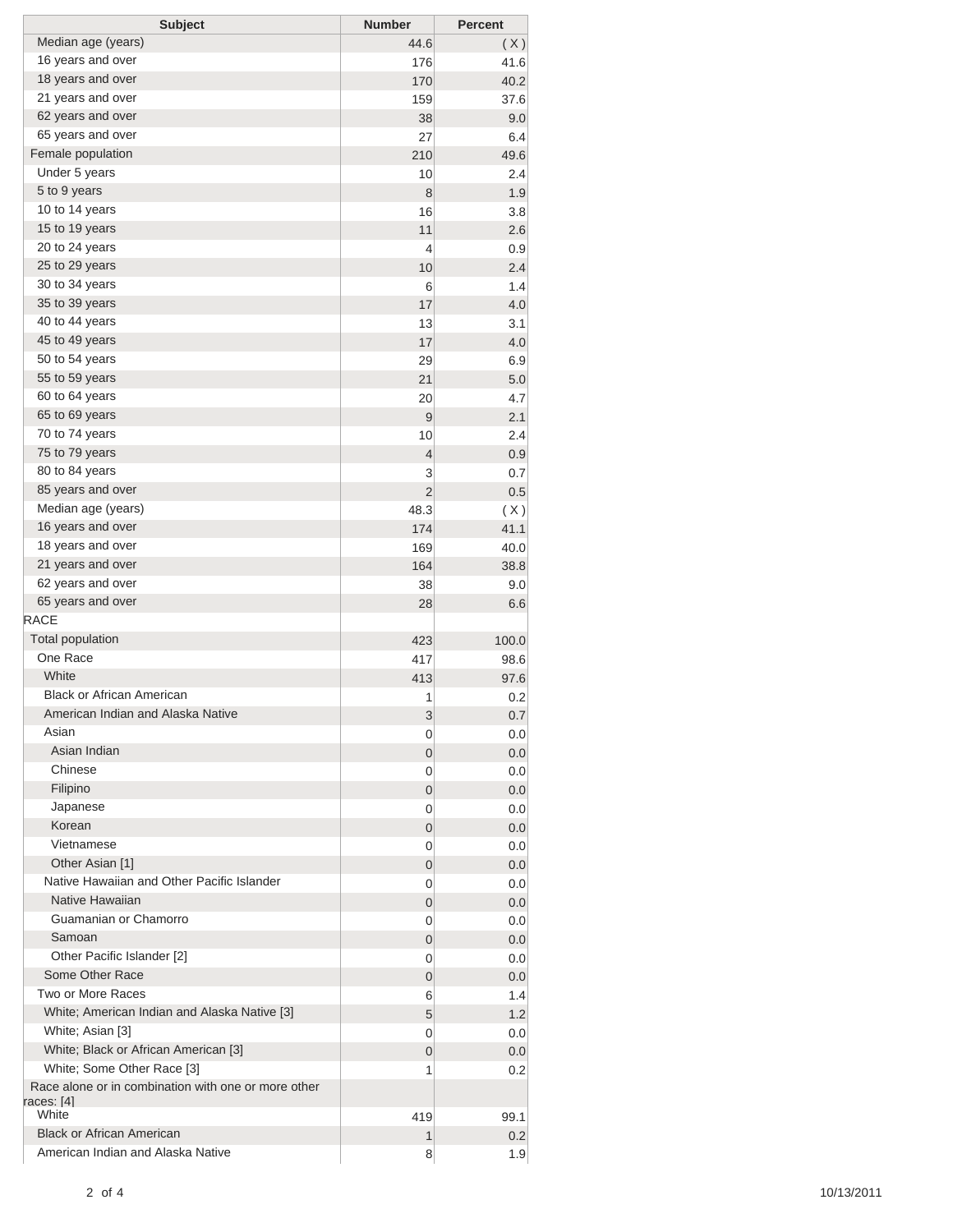| <b>Subject</b>                                   | <b>Number</b>              | <b>Percent</b> |
|--------------------------------------------------|----------------------------|----------------|
| Asian                                            | 0                          | 0.0            |
| Native Hawaiian and Other Pacific Islander       | 0                          | 0.0            |
| Some Other Race                                  | 1                          | 0.2            |
| <b>HISPANIC OR LATINO</b>                        |                            |                |
| <b>Total population</b>                          | 423                        | 100.0          |
| Hispanic or Latino (of any race)                 | 3                          | 0.7            |
| Mexican                                          | $\overline{0}$             | 0.0            |
| Puerto Rican                                     | 3                          | 0.7            |
| Cuban                                            | $\overline{0}$             | 0.0            |
| Other Hispanic or Latino [5]                     | $\Omega$                   | 0.0            |
| Not Hispanic or Latino                           | 420                        | 99.3           |
| <b>HISPANIC OR LATINO AND RACE</b>               |                            |                |
| <b>Total population</b>                          | 423                        | 100.0          |
| Hispanic or Latino                               | 3                          | 0.7            |
| White alone                                      | $\overline{2}$             | 0.5            |
| Black or African American alone                  | 0                          | 0.0            |
| American Indian and Alaska Native alone          | 1                          | 0.2            |
| Asian alone                                      | 0                          | 0.0            |
| Native Hawaiian and Other Pacific Islander alone | $\overline{0}$             | 0.0            |
| Some Other Race alone                            | 0                          | 0.0            |
| Two or More Races                                | $\Omega$                   | 0.0            |
| Not Hispanic or Latino<br>White alone            | 420                        | 99.3           |
| Black or African American alone                  | 411                        | 97.2           |
| American Indian and Alaska Native alone          | 1                          | 0.2            |
| Asian alone                                      | $\overline{2}$             | 0.5            |
| Native Hawaiian and Other Pacific Islander alone | 0                          | 0.0            |
| Some Other Race alone                            | $\overline{0}$<br>$\Omega$ | 0.0<br>0.0     |
| <b>Two or More Races</b>                         | 6                          | 1.4            |
| <b>RELATIONSHIP</b>                              |                            |                |
| Total population                                 | 423                        | 100.0          |
| In households                                    | 423                        | 100.0          |
| Householder                                      | 186                        | 44.0           |
| Spouse [6]                                       | 95                         | 22.5           |
| Child                                            | 101                        | 23.9           |
| Own child under 18 years                         | 78                         | 18.4           |
| Other relatives                                  | 13                         | 3.1            |
| Under 18 years                                   | 4                          | 0.9            |
| 65 years and over                                | 2                          | 0.5            |
| <b>Nonrelatives</b>                              | 28                         | 6.6            |
| Under 18 years                                   | 2                          | 0.5            |
| 65 years and over                                | 1                          | 0.2            |
| Unmarried partner                                | 23                         | 5.4            |
| In group quarters                                | 0                          | 0.0            |
| Institutionalized population                     | 0                          | 0.0            |
| Male                                             | 0                          | 0.0            |
| Female                                           | 0                          | 0.0            |
| Noninstitutionalized population                  | 0                          | 0.0            |
| Male                                             | 0                          | 0.0            |
| Female                                           | 0                          | 0.0            |
| <b>HOUSEHOLDS BY TYPE</b>                        |                            |                |
| <b>Total households</b>                          | 186                        | 100.0          |
| Family households (families) [7]                 | 120                        | 64.5           |
| With own children under 18 years                 | 46                         | 24.7           |
| Husband-wife family                              | 95                         | 51.1           |
| With own children under 18 years                 | 29                         | 15.6           |
| Male householder, no wife present                | 12                         | 6.5            |
| With own children under 18 years                 | 9                          | 4.8            |
| Female householder, no husband present           | 13                         | 7.0            |
| With own children under 18 years                 | 8                          | 4.3            |